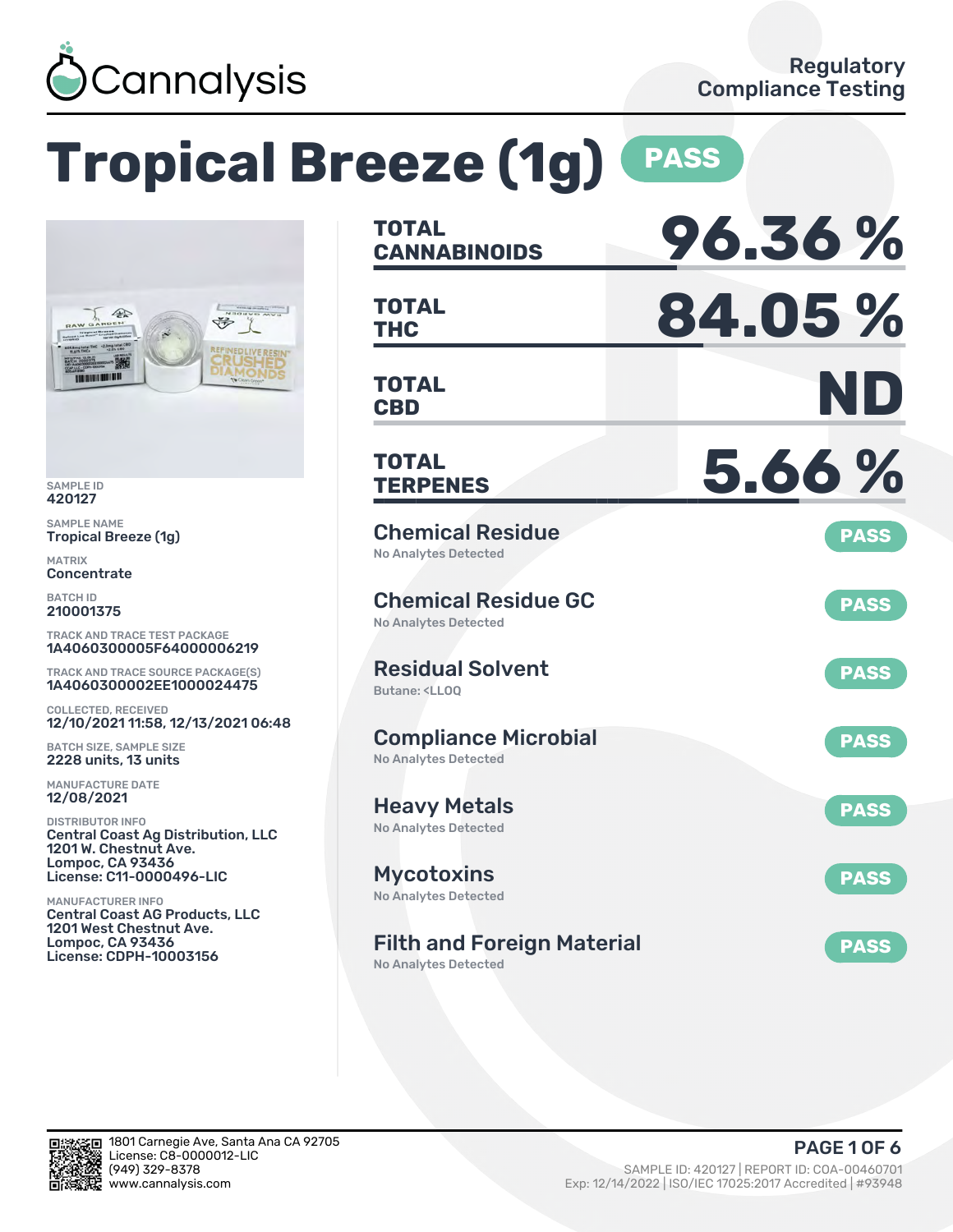

# CANNABINOID ANALYSIS

Total THC,CBD value(s) have been decarboxylated.

| TOTAL THC:          | 840.5 mg/g (84.05 %), 840.5 mg per package |
|---------------------|--------------------------------------------|
| TOTAL CBD:          | ND.                                        |
| TOTAL CANNABINOIDS: | 963.6 mg/g (96.36 %)                       |

UNIT OF MEASUREMENT: Milligrams per Gram(mg/g)

| <b>ANALYTE</b>         | <b>RESULT</b>                       | LOD    | <b>LLOO</b> | <b>ANALYTE</b>   | <b>RESULT</b> | <b>LOD</b> | <b>LLOO</b> |
|------------------------|-------------------------------------|--------|-------------|------------------|---------------|------------|-------------|
| THCa                   | 956.4 mg/g (95.64 %)                | 0.5000 | 1.0000      | CBDa             | <b>ND</b>     | 0.5000     | 1.0000      |
| D9THC                  | 1.803 mg/g $(0.1803\%)$             | 0.5000 | 1.0000      | <b>CBD</b>       | <b>ND</b>     | 0.5000     | 1.0000      |
| D8THC                  | <b>ND</b>                           | 0.5000 | 1.0000      | CBD <sub>v</sub> | <b>ND</b>     | 0.5000     | 1.0000      |
| <b>CBN</b>             | $1.105 \,\mathrm{mag/g}$ (0.1105 %) | 0.5000 | 1.0000      | CBCa             | <b>ND</b>     | 0.5000     | 1.0000      |
| THCva                  | 4.359 mg/g (0.4359 %)               | 0.5000 | 1.0000      | CBC.             | <b>ND</b>     | 0.5000     | 1.0000      |
| <b>THC<sub>v</sub></b> | <b>ND</b>                           | 0.5000 | 1.0000      | CBGa             | <b>ND</b>     | 0.5000     | 1.0000      |
| ExoTHC                 | $<$ 1 mg/g                          | 0.5000 | 1.0000      | <b>CBG</b>       | <b>ND</b>     | 0.5000     | 1.0000      |
| <b>CBL</b>             | ND                                  | 0.5000 | 1.0000      |                  |               |            |             |

#### ADDITIONAL INFORMATION

| Method:              | SOP-TECH-001 | Sample Prepped: 12/14/2021 10:29  | Sample Approved: 12/14/2021 16:23  |  |
|----------------------|--------------|-----------------------------------|------------------------------------|--|
| Instrument: UPLC-DAD |              | Sample Analyzed: 12/14/2021 11:46 | Prep-Analytical Batch: 34482-28400 |  |



TOTAL TERPENES: 56.63 mg/g (5.663 %)

| UNIT OF MEASUREMENT: |          | Milligrams per Gram(mg/g) |
|----------------------|----------|---------------------------|
| ANAI VTE             | 656111 T | $\sim$                    |

| ------                  | ┅◡◡└                                                                                                                                                   | ∟∪ມ    | ∟∟∪น   | <b>AIRALIIL</b>        | 1153951                                            | ∟∪ມ    | ∟∟∪ฉ  |
|-------------------------|--------------------------------------------------------------------------------------------------------------------------------------------------------|--------|--------|------------------------|----------------------------------------------------|--------|-------|
| 3-Carene                | ND                                                                                                                                                     | 1.000  | 2.500  | Alpha bisabolol        | <lloq< td=""><td>0.1000</td><td>0.500</td></lloq<> | 0.1000 | 0.500 |
| Alpha cedrene           | <b>ND</b>                                                                                                                                              | 1.000  | 2.500  | Alpha humulene         | 1.362 mg/g $(0.1362 \%)$                           | 0.5000 | 1.000 |
| Alpha pinene            | 3.921 mg/g (0.3921%)                                                                                                                                   | 0.1000 | 1.000  | Alpha terpinene        | <lloq< td=""><td>0.5000</td><td>1.000</td></lloq<> | 0.5000 | 1.000 |
| Alpha terpineol         | <lloq< td=""><td>0.3260</td><td>0.6520</td><td>Beta caryophyllene</td><td>2.795 mg/g <math>(0.2795\%)</math></td><td>0.5000</td><td>1.000</td></lloq<> | 0.3260 | 0.6520 | Beta caryophyllene     | 2.795 mg/g $(0.2795\%)$                            | 0.5000 | 1.000 |
| Beta myrcene            | 23.06 mg/g (2.306 %)                                                                                                                                   | 0.5000 | 1.000  | Beta pinene            | 1.441 mg/g $(0.1441\%)$                            | 0.6070 | 1.214 |
| Borneol                 | ND.                                                                                                                                                    | 1.000  | 2.500  | Camphene               | <ll0q< td=""><td>0.5000</td><td>1.000</td></ll0q<> | 0.5000 | 1.000 |
| Camphor                 | ND.                                                                                                                                                    | 0.1000 | 0.5000 | Caryophyllene oxide ND |                                                    | 0.5000 | 2.500 |
| Cedrol                  | ND.                                                                                                                                                    | 0.5000 | 1.000  | Cis geraniol           | <b>ND</b>                                          | 1.000  | 2.500 |
| Cis nerolidol           | ND.                                                                                                                                                    | 2.500  | 5.000  | Eucalyptol             | ND.                                                | 0.1000 | 0.500 |
| Fenchol                 | <lloq< td=""><td>0.5000</td><td>1.000</td><td>Fenchone</td><td><ll0q< td=""><td>0.1000</td><td>0.500</td></ll0q<></td></lloq<>                         | 0.5000 | 1.000  | Fenchone               | <ll0q< td=""><td>0.1000</td><td>0.500</td></ll0q<> | 0.1000 | 0.500 |
| Gamma terpinene         | <lloq< td=""><td>0.1000</td><td>0.5000</td><td>Gamma terpineol</td><td><b>ND</b></td><td>0.2090</td><td>0.523</td></lloq<>                             | 0.1000 | 0.5000 | Gamma terpineol        | <b>ND</b>                                          | 0.2090 | 0.523 |
| Geranyl acetate         | ND.                                                                                                                                                    | 0.1000 | 0.5000 | Guaiol                 | ND.                                                | 2.500  | 5.000 |
| Isoborneol              | ND.                                                                                                                                                    | 0.5000 | 1.000  | Isopulegol             | <b>ND</b>                                          | 2.500  | 5.000 |
| Limonene                | 10.23 mg/g (1.023 %)                                                                                                                                   | 0.5000 | 2.500  | Linalool               | <lloq< td=""><td>0.5000</td><td>1.000</td></lloq<> | 0.5000 | 1.000 |
| Menthol                 | ND.                                                                                                                                                    | 1.000  | 2.500  | Ocimene 1              | <b>ND</b>                                          | 0.1550 | 0.310 |
| Ocimene 2               | <ll0q< td=""><td>0.3450</td><td>1.725</td><td>P-cymene</td><td><b>ND</b></td><td>0.5230</td><td>1.045</td></ll0q<>                                     | 0.3450 | 1.725  | P-cymene               | <b>ND</b>                                          | 0.5230 | 1.045 |
| P-mentha-1,5-diene ND   |                                                                                                                                                        | 0.5000 | 1.000  | Pulegone               | <b>ND</b>                                          | 0.1000 | 0.500 |
| Sabinene                | <b>ND</b>                                                                                                                                              | 0.5000 | 1.000  | Terpinolene            | 13.82 mg/g (1.382 %)                               | 0.1000 | 0.500 |
| Trans beta farnesene ND |                                                                                                                                                        | 2.500  | 5.000  | Trans geraniol         | <b>ND</b>                                          | 0.5000 | 2.500 |
| Trans nerolidol         | <b>ND</b>                                                                                                                                              | 0.5000 | 2.500  | Valencene              | <b>ND</b>                                          | 0.5000 | 1.000 |
|                         |                                                                                                                                                        |        |        |                        |                                                    |        |       |

| ANALYTE                 | <b>RESULT</b>                                                                                                                                          | LOD    | <b>LLOQ</b> | <b>ANALYTE</b>         | <b>RESULT</b>                                       | <b>LOD</b> | <b>LLOQ</b> |
|-------------------------|--------------------------------------------------------------------------------------------------------------------------------------------------------|--------|-------------|------------------------|-----------------------------------------------------|------------|-------------|
| 3-Carene                | <b>ND</b>                                                                                                                                              | 1.000  | 2.500       | Alpha bisabolol        | $<$ LLOO                                            | 0.1000     | 0.5000      |
| Alpha cedrene           | <b>ND</b>                                                                                                                                              | 1.000  | 2.500       | Alpha humulene         | 1.362 mg/g $(0.1362 \%)$                            | 0.5000     | 1.000       |
| Alpha pinene            | 3.921 mg/g (0.3921%)                                                                                                                                   | 0.1000 | 1.000       | Alpha terpinene        | <lloq< td=""><td>0.5000</td><td>1.000</td></lloq<>  | 0.5000     | 1.000       |
| Alpha terpineol         | <lloq< td=""><td>0.3260</td><td>0.6520</td><td>Beta caryophyllene</td><td>2.795 mg/g <math>(0.2795\%)</math></td><td>0.5000</td><td>1.000</td></lloq<> | 0.3260 | 0.6520      | Beta caryophyllene     | 2.795 mg/g $(0.2795\%)$                             | 0.5000     | 1.000       |
| Beta myrcene            | 23.06 mg/g (2.306 %)                                                                                                                                   | 0.5000 | 1.000       | Beta pinene            | 1.441 mg/g $(0.1441\%)$                             | 0.6070     | 1.214       |
| Borneol                 | <b>ND</b>                                                                                                                                              | 1.000  | 2.500       | Camphene               | <lloq< td=""><td>0.5000</td><td>1.000</td></lloq<>  | 0.5000     | 1.000       |
| Camphor                 | <b>ND</b>                                                                                                                                              | 0.1000 | 0.5000      | Caryophyllene oxide ND |                                                     | 0.5000     | 2.500       |
| Cedrol                  | <b>ND</b>                                                                                                                                              | 0.5000 | 1.000       | Cis geraniol           | <b>ND</b>                                           | 1.000      | 2.500       |
| Cis nerolidol           | <b>ND</b>                                                                                                                                              | 2.500  | 5.000       | Eucalyptol             | <b>ND</b>                                           | 0.1000     | 0.5000      |
| Fenchol                 | <lloq< td=""><td>0.5000</td><td>1.000</td><td>Fenchone</td><td><lloq< td=""><td>0.1000</td><td>0.5000</td></lloq<></td></lloq<>                        | 0.5000 | 1.000       | Fenchone               | <lloq< td=""><td>0.1000</td><td>0.5000</td></lloq<> | 0.1000     | 0.5000      |
| Gamma terpinene         | <lloq< td=""><td>0.1000</td><td>0.5000</td><td>Gamma terpineol</td><td><b>ND</b></td><td>0.2090</td><td>0.5230</td></lloq<>                            | 0.1000 | 0.5000      | Gamma terpineol        | <b>ND</b>                                           | 0.2090     | 0.5230      |
| Geranyl acetate         | <b>ND</b>                                                                                                                                              | 0.1000 | 0.5000      | Guaiol                 | <b>ND</b>                                           | 2.500      | 5.000       |
| Isoborneol              | <b>ND</b>                                                                                                                                              | 0.5000 | 1.000       | Isopulegol             | <b>ND</b>                                           | 2.500      | 5.000       |
| Limonene                | 10.23 mg/g $(1.023\%)$                                                                                                                                 | 0.5000 | 2.500       | Linalool               | <lloq< td=""><td>0.5000</td><td>1.000</td></lloq<>  | 0.5000     | 1.000       |
| Menthol                 | <b>ND</b>                                                                                                                                              | 1.000  | 2.500       | Ocimene 1              | <b>ND</b>                                           | 0.1550     | 0.3100      |
| Ocimene 2               | <lloq< td=""><td>0.3450</td><td>1.725</td><td>P-cymene</td><td><b>ND</b></td><td>0.5230</td><td>1.045</td></lloq<>                                     | 0.3450 | 1.725       | P-cymene               | <b>ND</b>                                           | 0.5230     | 1.045       |
| P-mentha-1,5-diene ND   |                                                                                                                                                        | 0.5000 | 1.000       | Pulegone               | <b>ND</b>                                           | 0.1000     | 0.5000      |
| Sabinene                | <b>ND</b>                                                                                                                                              | 0.5000 | 1.000       | Terpinolene            | 13.82 mg/g (1.382 %)                                | 0.1000     | 0.5000      |
| Trans beta farnesene ND |                                                                                                                                                        | 2.500  | 5.000       | Trans geraniol         | <b>ND</b>                                           | 0.5000     | 2.500       |
| Trans nerolidol         | <b>ND</b>                                                                                                                                              | 0.5000 | 2.500       | Valencene              | <b>ND</b>                                           | 0.5000     | 1.000       |



1801 Carnegie Ave, Santa Ana CA 92705 License: C8-0000012-LIC<br>(949) 329-8378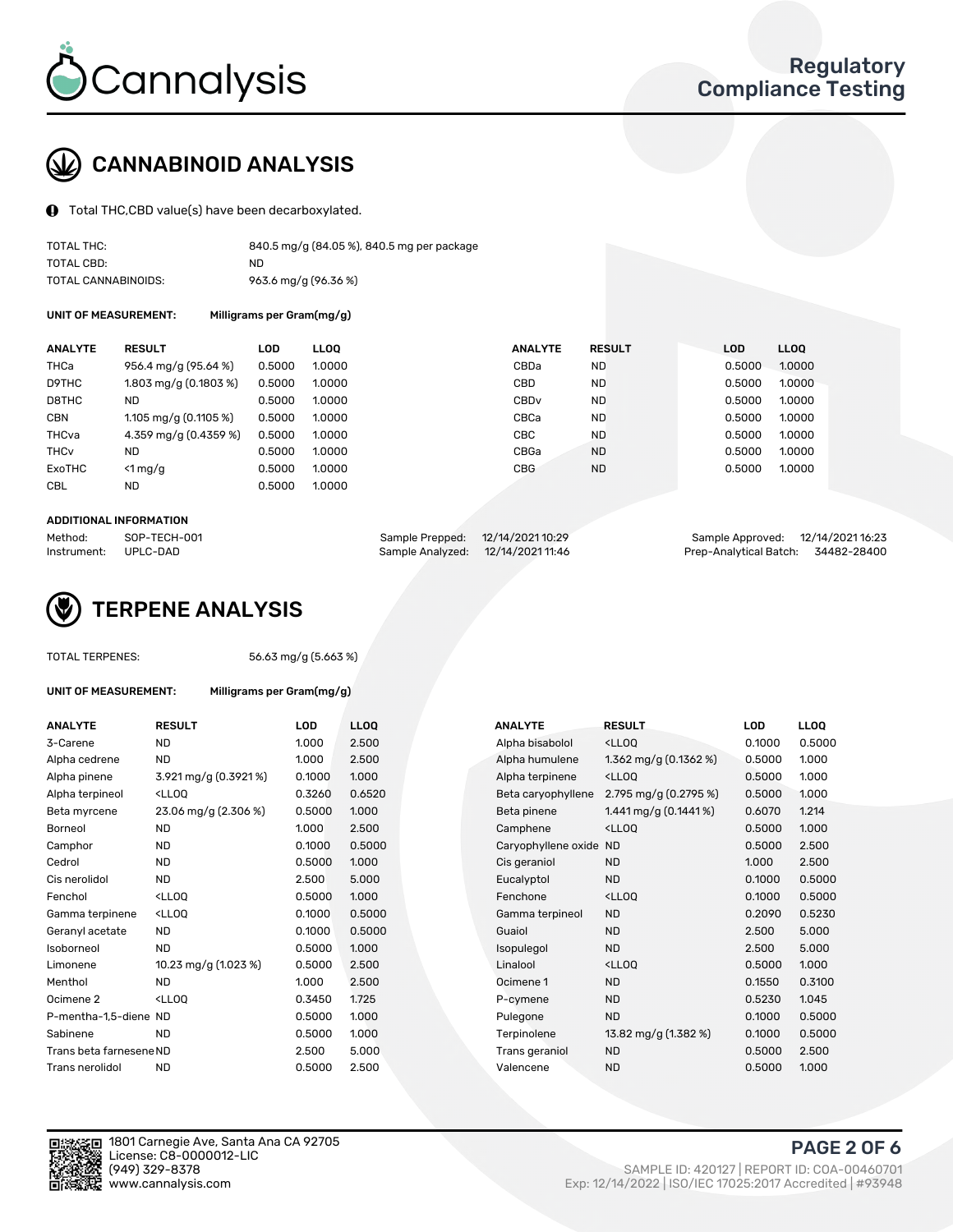

# Regulatory Compliance Testing

#### ADDITIONAL INFORMATION

Method: SOP-TECH-027 Sample Prepped: 12/13/2021 13:54 Sample Approved: 12/14/2021 12:07 Prep-Analytical Batch: 34467-28388



CHEMICAL RESIDUE ANALYSIS PASS

UNIT OF MEASUREMENT: Micrograms per Gram(ug/g)

| <b>ANALYTE</b>    | <b>RESULT</b> | LOD    | LL <sub>OO</sub> | <b>ACTION LEVEL</b> |      | <b>ANALYTE</b>      | <b>RESULT</b> | LOD    | <b>LLOQ</b> | <b>ACTION LEVEL</b> |      |
|-------------------|---------------|--------|------------------|---------------------|------|---------------------|---------------|--------|-------------|---------------------|------|
| Abamectin         | <b>ND</b>     | 0.0200 | 0.0400           | 0.1000              | Pass | Acephate            | <b>ND</b>     | 0.0200 | 0.0400      | 0.1000              | Pass |
| Acequinocyl       | <b>ND</b>     | 0.0200 | 0.0400           | 0.1000              | Pass | Acetamiprid         | <b>ND</b>     | 0.0200 | 0.0400      | 0.1000              | Pass |
| Aldicarb          | <b>ND</b>     | 0.0200 | 0.0400           | 0.0                 | Pass | Azoxystrobin        | <b>ND</b>     | 0.0200 | 0.0400      | 0.1000              | Pass |
| Bifenazate        | <b>ND</b>     | 0.0200 | 0.0400           | 0.1000              | Pass | <b>Bifenthrin</b>   | <b>ND</b>     | 0.0200 | 0.0400      | 3.000               | Pass |
| <b>Boscalid</b>   | <b>ND</b>     | 0.0200 | 0.0400           | 0.1000              | Pass | Carbaryl            | <b>ND</b>     | 0.0200 | 0.0400      | 0.5000              | Pass |
| Carbofuran        | <b>ND</b>     | 0.0200 | 0.0400           | 0.0                 | Pass | Chlorantraniliprole | <b>ND</b>     | 0.0200 | 0.0400      | 10.00               | Pass |
| Clofentezine      | <b>ND</b>     | 0.0200 | 0.0400           | 0.1000              | Pass | Coumaphos           | <b>ND</b>     | 0.0200 | 0.0400      | 0.0                 | Pass |
| Cyfluthrin        | <b>ND</b>     | 0.4000 | 1.000            | 2.000               | Pass | Cypermethrin        | <b>ND</b>     | 0.4000 | 1.000       | 1.000               | Pass |
| Daminozide        | <b>ND</b>     | 0.0200 | 0.0400           | 0.0                 | Pass | Diazinon            | <b>ND</b>     | 0.0200 | 0.0400      | 0.1000              | Pass |
| <b>Dichlorvos</b> | <b>ND</b>     | 0.0200 | 0.0400           | 0.0                 | Pass | Dimethoate          | <b>ND</b>     | 0.0200 | 0.0400      | 0.0                 | Pass |
| Dimethomorph      | <b>ND</b>     | 0.0200 | 0.0400           | 2.000               | Pass | <b>Ethoprophos</b>  | <b>ND</b>     | 0.0200 | 0.0400      | 0.0                 | Pass |
| Etofenprox        | <b>ND</b>     | 0.0200 | 0.0400           | 0.0                 | Pass | Etoxazole           | <b>ND</b>     | 0.0200 | 0.0400      | 0.1000              | Pass |
| Fenhexamid        | <b>ND</b>     | 0.0200 | 0.0400           | 0.1000              | Pass | Fenoxycarb          | <b>ND</b>     | 0.0200 | 0.0400      | 0.0                 | Pass |
| Fenpyroximate     | <b>ND</b>     | 0.0200 | 0.0400           | 0.1000              | Pass | Fipronil            | <b>ND</b>     | 0.0400 | 0.1000      | 0.0                 | Pass |
| Flonicamid        | <b>ND</b>     | 0.0200 | 0.0400           | 0.1000              | Pass | Fludioxonil         | <b>ND</b>     | 0.0200 | 0.0400      | 0.1000              | Pass |
| Hexythiazox       | <b>ND</b>     | 0.0200 | 0.0400           | 0.1000              | Pass | Imazalil            | <b>ND</b>     | 0.0200 | 0.0400      | 0.0                 | Pass |
| Imidacloprid      | <b>ND</b>     | 0.0200 | 0.0400           | 5.000               | Pass | Kresoxim methyl     | <b>ND</b>     | 0.0200 | 0.0400      | 0.1000              | Pass |
| Malathion         | <b>ND</b>     | 0.0200 | 0.0400           | 0.5000              | Pass | Metalaxyl           | <b>ND</b>     | 0.0200 | 0.0400      | 2.000               | Pass |
| Methiocarb        | <b>ND</b>     | 0.0200 | 0.0400           | 0.0                 | Pass | Methomyl            | <b>ND</b>     | 0.0200 | 0.0400      | 1.000               | Pass |
| Mevinphos         | <b>ND</b>     | 0.0200 | 0.0400           | 0.0                 | Pass | Myclobutanil        | <b>ND</b>     | 0.0200 | 0.0400      | 0.1000              | Pass |
| Naled             | <b>ND</b>     | 0.0200 | 0.0400           | 0.1000              | Pass | Oxamyl              | <b>ND</b>     | 0.0200 | 0.0400      | 0.5000              | Pass |
| Paclobutrazol     | <b>ND</b>     | 0.0200 | 0.0400           | 0.0                 | Pass | Permethrins         | <b>ND</b>     | 0.0400 | 0.1000      | 0.5000              | Pass |
| Phosmet           | <b>ND</b>     | 0.0200 | 0.0400           | 0.1000              | Pass | Piperonyl butoxide  | <b>ND</b>     | 0.0200 | 0.0400      | 3.000               | Pass |
| Prallethrin       | <b>ND</b>     | 0.0200 | 0.0400           | 0.1000              | Pass | Propiconazole       | <b>ND</b>     | 0.0200 | 0.0400      | 0.1000              | Pass |
| Propoxur          | <b>ND</b>     | 0.0200 | 0.0400           | 0.0                 | Pass | Pyrethrins          | <b>ND</b>     | 0.0200 | 0.0400      | 0.5000              | Pass |
| Pyridaben         | <b>ND</b>     | 0.0200 | 0.0400           | 0.1000              | Pass | Spinetoram          | <b>ND</b>     | 0.0200 | 0.0400      | 0.1000              | Pass |
| Spinosad          | <b>ND</b>     | 0.0300 | 0.0700           | 0.1000              | Pass | Spiromesifen        | <b>ND</b>     | 0.0200 | 0.0400      | 0.1000              | Pass |
| Spirotetramat     | <b>ND</b>     | 0.0200 | 0.0400           | 0.1000              | Pass | Spiroxamine         | <b>ND</b>     | 0.0200 | 0.0400      | 0.0                 | Pass |
| Tebuconazole      | <b>ND</b>     | 0.0200 | 0.0400           | 0.1000              | Pass | Thiacloprid         | <b>ND</b>     | 0.0200 | 0.0400      | 0.0                 | Pass |
| Thiamethoxam      | <b>ND</b>     | 0.0200 | 0.0400           | 5.000               | Pass | Trifloxystrobin     | <b>ND</b>     | 0.0200 | 0.0400      | 0.1000              | Pass |

### ADDITIONAL INFORMATION

Method: SOP-TECH-002 Sample Prepped: 12/13/2021 13:54 Sample Approved: 12/14/2021 10:31<br>Instrument: LC-MS/MS Sample Analyzed: 12/13/2021 13:56 Prep-Analytical Batch: 34461-28380 Prep-Analytical Batch: 34461-28380

PAGE 3 OF 6

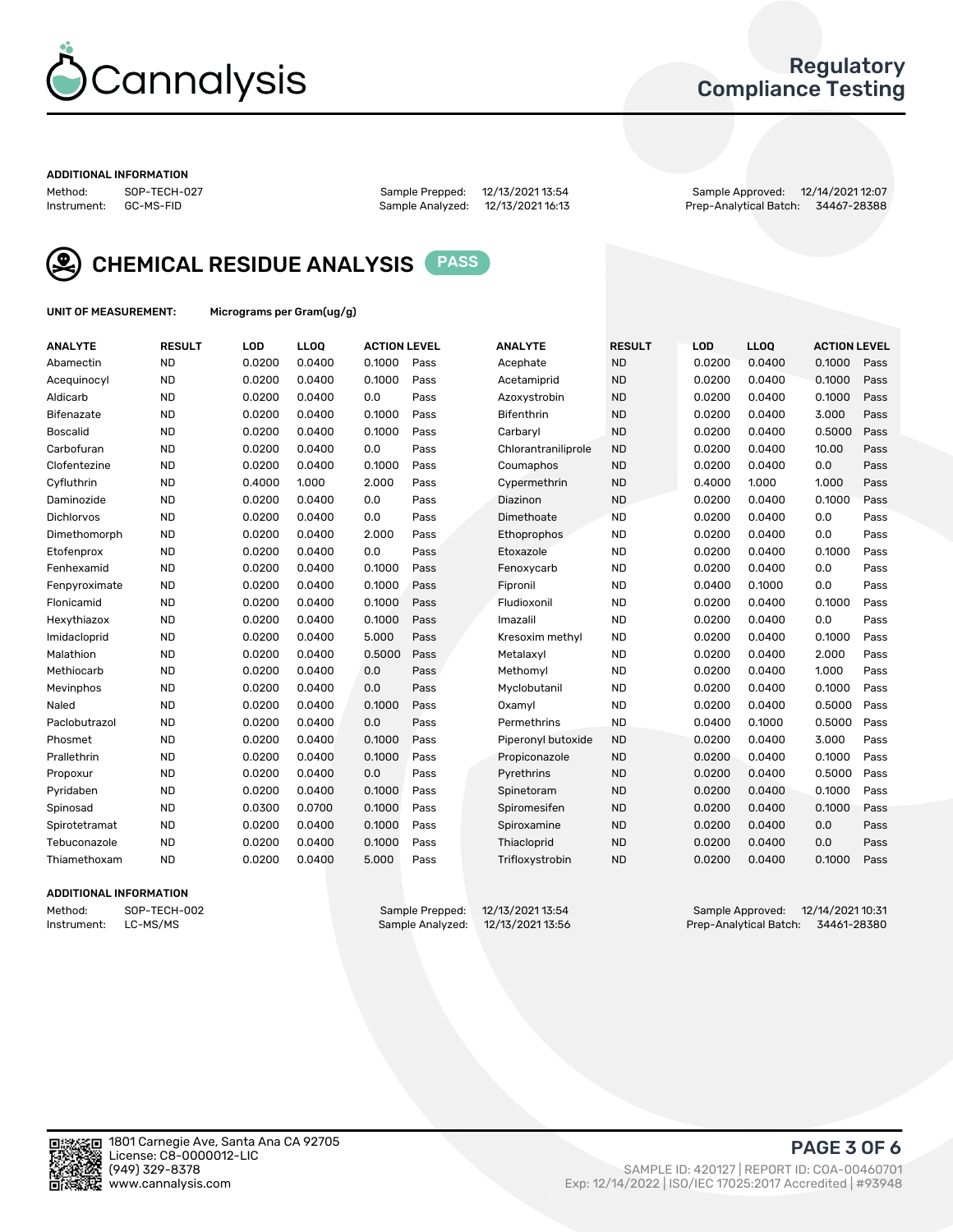

# CHEMICAL RESIDUE GC ANALYSIS PASS

| UNIT OF MEASUREMENT: |               | Micrograms per Gram(ug/g) |      |                     |                |               |     |      |                     |
|----------------------|---------------|---------------------------|------|---------------------|----------------|---------------|-----|------|---------------------|
| ANALYTE              | <b>RESULT</b> | ∟OD                       | LOO. | <b>ACTION LEVEL</b> | <b>ANALYTE</b> | <b>RESULT</b> | LOD | LLOO | <b>ACTION LEVEL</b> |

| Captan                        | <b>ND</b>    | 0.1000 | 0.2000 | 0.7000 | Pass             | Chlordane        | <b>ND</b> | 0.0109                 | 0.0136 | 0.0              | Pass |
|-------------------------------|--------------|--------|--------|--------|------------------|------------------|-----------|------------------------|--------|------------------|------|
| Methyl parathion              | <b>ND</b>    | 0.0400 | 0.1000 | 0.0    | Pass             | <b>PCNB</b>      | ND        | 0.0200                 | 0.0400 | 0.1000           | Pass |
| Chlorfenapyr                  | <b>ND</b>    | 0.0800 | 0.1000 | 0.0    | Pass             | Chlorpyrifos     | <b>ND</b> | 0.0800                 | 0.1000 | 0.0              | Pass |
|                               |              |        |        |        |                  |                  |           |                        |        |                  |      |
| <b>ADDITIONAL INFORMATION</b> |              |        |        |        |                  |                  |           |                        |        |                  |      |
| Method:                       | SOP-TECH-010 |        |        |        | Sample Prepped:  | 12/13/2021 13:54 |           | Sample Approved:       |        | 12/14/2021 08:51 |      |
| Instrument:                   | GC-MS/MS     |        |        |        | Sample Analyzed: | 12/13/2021 13:57 |           | Prep-Analytical Batch: |        | 34460-28381      |      |
|                               |              |        |        |        |                  |                  |           |                        |        |                  |      |

# RESIDUAL SOLVENT ANALYSIS **PASS**

UNIT OF MEASUREMENT: Micrograms per Gram(ug/g)

| <b>ANALYTE</b>       | <b>RESULT</b> | <b>LOD</b> | <b>LLOO</b> | <b>ACTION LEVEL</b> |      | <b>ANALYTE</b>           | <b>RESULT</b>                                                               | LOD    | <b>LLOO</b> | <b>ACTION LEVEL</b> |      |
|----------------------|---------------|------------|-------------|---------------------|------|--------------------------|-----------------------------------------------------------------------------|--------|-------------|---------------------|------|
| Acetone              | <b>ND</b>     | 50.00      | 100.0       | 5000                | Pass | Acetonitrile             | <b>ND</b>                                                                   | 50.00  | 100.0       | 410.0               | Pass |
| Benzene              | <b>ND</b>     | 0.5000     | 1.000       | 1.000               | Pass | <b>Butane</b>            | <lloo< td=""><td>50.00</td><td>100.0</td><td>5000</td><td>Pass</td></lloo<> | 50.00  | 100.0       | 5000                | Pass |
| Chloroform           | <b>ND</b>     | 0.5000     | 1.000       | 1.000               | Pass | Ethanol                  | <b>ND</b>                                                                   | 50.00  | 100.0       | 5000                | Pass |
| <b>Ethyl Acetate</b> | <b>ND</b>     | 50.00      | 100.0       | 5000                | Pass | <b>Ethyl Ether</b>       | <b>ND</b>                                                                   | 50.00  | 100.0       | 5000                | Pass |
| Ethylene oxide       | <b>ND</b>     | 0.5000     | 1.000       | 1.000               | Pass | Heptane                  | <b>ND</b>                                                                   | 50.00  | 100.0       | 5000                | Pass |
| Hexane               | <b>ND</b>     | 50.00      | 100.0       | 290.0               | Pass | <b>Isopropyl Alcohol</b> | <b>ND</b>                                                                   | 50.00  | 100.0       | 5000                | Pass |
| Methanol             | <b>ND</b>     | 50.00      | 100.0       | 3000                | Pass | Methylene chloride       | <b>ND</b>                                                                   | 0.5000 | 1.000       | 1.000               | Pass |
| Pentane              | <b>ND</b>     | 50.00      | 100.0       | 5000                | Pass | Propane                  | <b>ND</b>                                                                   | 50.00  | 200.0       | 5000                | Pass |
| Toluene              | <b>ND</b>     | 50.00      | 100.0       | 890.0               | Pass | Xvlenes                  | <b>ND</b>                                                                   | 50.08  | 100.0       | 2170                | Pass |
| Trichloroethylene    | <b>ND</b>     | 0.5000     | 1.000       | 1.000               | Pass | 1.2-Dichloroethane       | <b>ND</b>                                                                   | 0.5000 | 1.000       | 1.000               | Pass |

### ADDITIONAL INFORMATION

|         | ADDITIONAL INFORMATION   |                                   |                                    |  |
|---------|--------------------------|-----------------------------------|------------------------------------|--|
| Method: | SOP-TECH-021             | Sample Prepped: 12/13/2021 15:33  | Sample Approved: 12/14/2021 11:39  |  |
|         | Instrument: HS-GC-MS/FID | Sample Analyzed: 12/13/2021 16:14 | Prep-Analytical Batch: 34466-28389 |  |



UNIT OF MEASUREMENT: Cycle Threshold (Ct)

| <b>ANALYTE</b>                        | <b>RESULT</b> | LOD   | <b>LLOO</b> |     | <b>ACTION LEVEL</b> | <b>ANALYTE</b>   | <b>RESULT</b> | <b>LOD</b>                           | <b>LLOO</b>            | <b>ACTION LEVEL</b> |             |
|---------------------------------------|---------------|-------|-------------|-----|---------------------|------------------|---------------|--------------------------------------|------------------------|---------------------|-------------|
| A.fumigatus                           | <b>ND</b>     | 33.00 | 0.0         | 0.0 | Pass                | A. flavus        | <b>ND</b>     | 33.00                                | 0.0                    | 0.0                 | Pass        |
| A. niger                              | <b>ND</b>     | 33.00 | 0.0         | 0.0 | Pass                | A. terreus       | <b>ND</b>     | 33.00                                | 0.0                    | 0.0                 | Pass        |
| <b>STEC</b>                           | <b>ND</b>     | 33.00 | 0.0         | 0.0 | Pass                | Salmonella spp   | <b>ND</b>     | 33.00                                | 0.0                    | 0.0                 | Pass        |
|                                       |               |       |             |     |                     |                  |               |                                      |                        |                     |             |
| ADDITIONAL INFORMATION                |               |       |             |     |                     |                  |               |                                      |                        |                     |             |
| SOP-TECH-016, SOP-TECH-022<br>Method: |               |       |             |     | Sample Prepped:     | 12/14/2021 09:45 |               | 12/14/2021 16:40<br>Sample Approved: |                        |                     |             |
| Instrument:                           | aPCR          |       |             |     | Sample Analyzed:    | 12/14/2021 09:46 |               |                                      | Prep-Analytical Batch: |                     | 34475-28395 |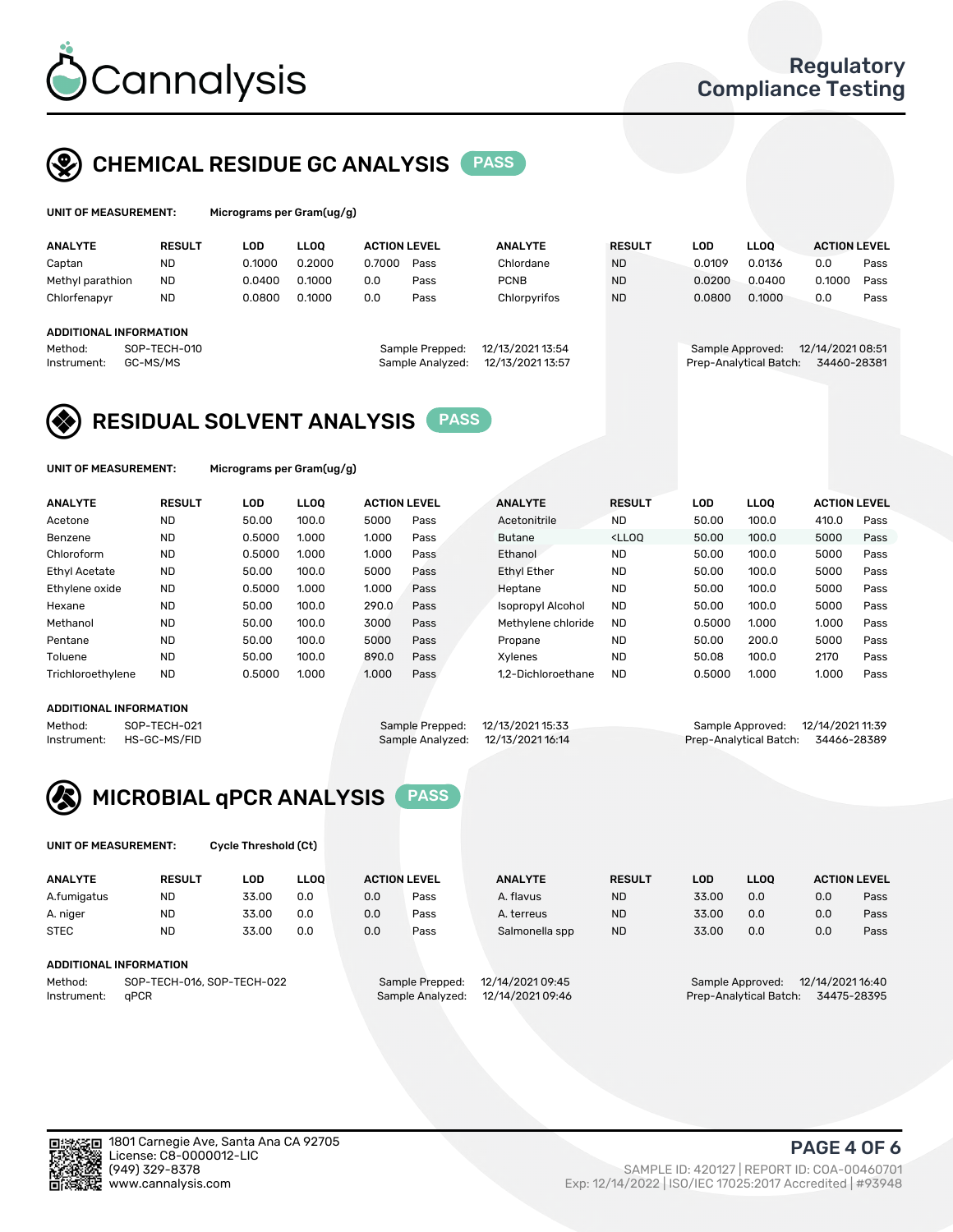



| UNIT OF MEASUREMENT: |                               | Micrograms per Gram(ug/g) |             |                     |                  |                  |               |            |                        |                     |      |
|----------------------|-------------------------------|---------------------------|-------------|---------------------|------------------|------------------|---------------|------------|------------------------|---------------------|------|
| <b>ANALYTE</b>       | <b>RESULT</b>                 | <b>LOD</b>                | <b>LLOO</b> | <b>ACTION LEVEL</b> |                  | <b>ANALYTE</b>   | <b>RESULT</b> | <b>LOD</b> | <b>LLOQ</b>            | <b>ACTION LEVEL</b> |      |
| Arsenic              | <b>ND</b>                     | 0.0120                    | 0.1000      | 0.2000              | Pass             | Cadmium          | <b>ND</b>     | 0.0072     | 0.0500                 | 0.2000              | Pass |
| Lead                 | <b>ND</b>                     | 0.0068                    | 0.0500      | 0.5000              | Pass             | Mercury          | <b>ND</b>     | 0.0060     | 0.0500                 | 0.1000              | Pass |
|                      | <b>ADDITIONAL INFORMATION</b> |                           |             |                     |                  |                  |               |            |                        |                     |      |
| Method:              | SOP-TECH-013                  |                           |             |                     | Sample Prepped:  | 12/13/2021 15:09 |               |            | Sample Approved:       | 12/14/2021 11:02    |      |
| Instrument:          | ICP-MS                        |                           |             |                     | Sample Analyzed: | 12/13/2021 15:09 |               |            | Prep-Analytical Batch: | 34465-28382         |      |
|                      |                               |                           |             |                     |                  |                  |               |            |                        |                     |      |
| (第)                  | <b>MYCOTOXINS ANALYSIS</b>    |                           |             | <b>PASS</b>         |                  |                  |               |            |                        |                     |      |

UNIT OF MEASUREMENT: Micrograms per Kilogram(ug/kg)

| <b>ANALYTE</b>          | <b>RESULT</b> | LOD   | <b>LLOO</b> | <b>ACTION LEVEL</b> |      | <b>ANALYTE</b> |           | <b>RESULT</b> | LOD   | <b>LLOO</b> | <b>ACTION LEVEL</b> |      |
|-------------------------|---------------|-------|-------------|---------------------|------|----------------|-----------|---------------|-------|-------------|---------------------|------|
| Aflatoxin B1            | <b>ND</b>     | 1.000 | 2.000       |                     | N/A  | Aflatoxin B2   | <b>ND</b> |               | 2.000 | 5.000       |                     | N/A  |
| Aflatoxin G1            | <b>ND</b>     | 2.000 | 5.000       |                     | N/A  | Aflatoxin G2   | <b>ND</b> |               | 2.000 | 5.000       |                     | N/A  |
| <b>Total Aflatoxins</b> | <b>ND</b>     | 10.00 | 14.00       | 20.00               | Pass | Ochratoxin A   | <b>ND</b> |               | 1.000 | 2.000       | 20.00               | Pass |
|                         |               |       |             |                     |      |                |           |               |       |             |                     |      |
| ADDITIONAL INFODMATION  |               |       |             |                     |      |                |           |               |       |             |                     |      |

#### ADDITIONAL INFORMATION

Method: SOP-TECH-020 Sample Prepped: 12/13/2021 15:02 Sample Approved: 12/14/2021 08:30 Instrument: LC-MS/MS Sample Analyzed: 12/13/2021 15:56 Prep-Analytical Batch: 34471-28387

# FILTH & FOREIGN MATERIAL ANALYSIS PASS

UNIT OF MEASUREMENT: Filth and Foreign Matter (%, #/3g)

| <b>ANALYTE</b>                                              | <b>RESULT</b> | LOD. | <b>LLOO</b> | <b>ACTION LEVEL</b>                                                         |      | <b>ANALYTE</b> | <b>RESULT</b> | LOD                                                                           | <b>LLOO</b> | <b>ACTION LEVEL</b> |      |  |
|-------------------------------------------------------------|---------------|------|-------------|-----------------------------------------------------------------------------|------|----------------|---------------|-------------------------------------------------------------------------------|-------------|---------------------|------|--|
| IF RH ME                                                    | <b>ND</b>     | 0.0  | 0.0         | 1.000                                                                       | Pass | <b>IFM</b>     | <b>ND</b>     | 0.0                                                                           | 0.0         | 25.00               | Pass |  |
| Mold                                                        | <b>ND</b>     | 0.0  | 0.0         | 25.00                                                                       | Pass | <b>SSCD</b>    | <b>ND</b>     | 0.0                                                                           | 0.0         | 25.00               | Pass |  |
| ADDITIONAL INFORMATION                                      |               |      |             |                                                                             |      |                |               |                                                                               |             |                     |      |  |
| Method:<br>SOP-TECH-009<br>Instrument:<br>Visual Inspection |               |      |             | 12/14/2021 12:20<br>Sample Prepped:<br>12/14/2021 12:21<br>Sample Analyzed: |      |                |               | 12/14/2021 12:23<br>Sample Approved:<br>Prep-Analytical Batch:<br>34493-28402 |             |                     |      |  |



PAGE 5 OF 6